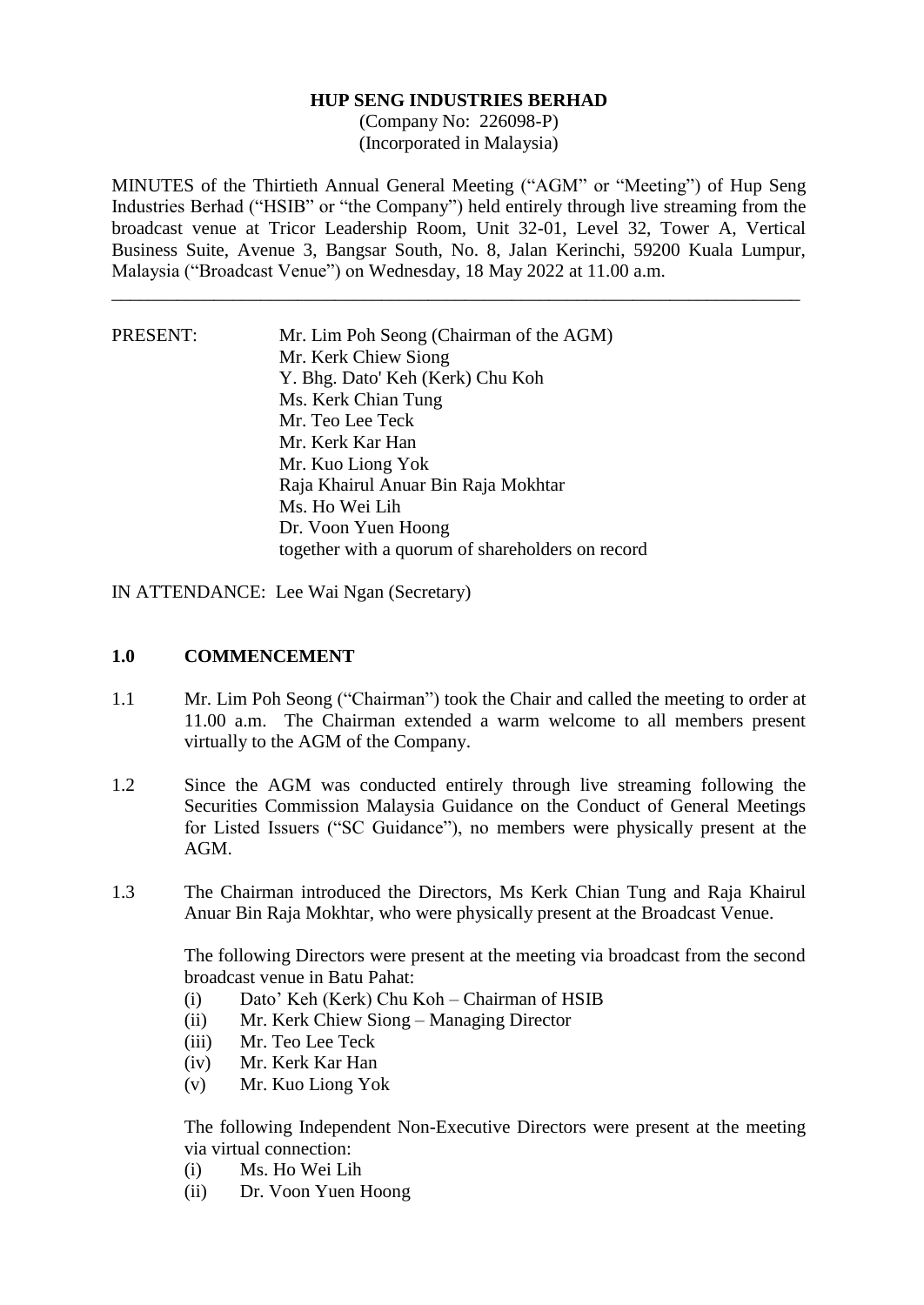Also present were the auditors, Ernst & Young PLT, represented by Ms. Lee Ming Lee, and the Company Secretary, Ms. Lee Wai Ngan.

- 1.3 The members and proxy-holders who were attending the AGM remotely were informed that they may use the query box facility under the Remote Participation and Voting ("RPV") facility to transmit their questions in real time during the AGM.
- 1.4 The requisite quorum being present pursuant to Article 58 of the Company's Constitution, the Chairman declared the AGM duly convened.

## **2.0 ADDRESS BY MR. KERK CHIEW SIONG**

2.1 Mr. Kerk Chiew Siong, the Managing Director of HSIB, gave his opening address to shareholders from the second broadcast venue in Batu Pahat.

#### **3.0 PROXIES**

3.1 The Meeting was informed that a total of 48 proxy forms had been received within the prescribed period representing 479,696,684 shares (59.58%) in the Company.

#### **4.0 NOTICE**

4.1 The notice convening the AGM, having been circulated within the prescribed period was taken as read.

# **5.0 POLLING**

- 5.1 The Chairman advised the members and proxy-holders that pursuant to Paragraph 8.29A of the Main Market Listing Requirements of Bursa Malaysia Securities Berhad, the proposed resolutions put to vote at the Meeting shall be by way of poll, whereby every member who is present in person or by proxy shall have one vote for every share held.
- 5.2 The Chairman informed that for the purposes of the poll, Tricor Investor & Issuing House Services Sdn Bhd has been appointed as the poll administrator and Coopers Professional Scrutineers Sdn Bhd has been appointed as the Scrutineers to validate the votes cast and they will be operating remotely to verify the results for the AGM.
- 5.3 Tricor investor & Issuing House Services Sdn Bhd, the Poll Administrator, briefed the Meeting on the E-Polling procedures via a video presentation.
- 5.4 The Chairman informed members and proxy-holders that voting on the resolutions can be done at any time during the Meeting. They may also choose to vote at the end of the Meeting. The online remote voting via RPV, as mentioned earlier was open and will remain open until the voting session is closed.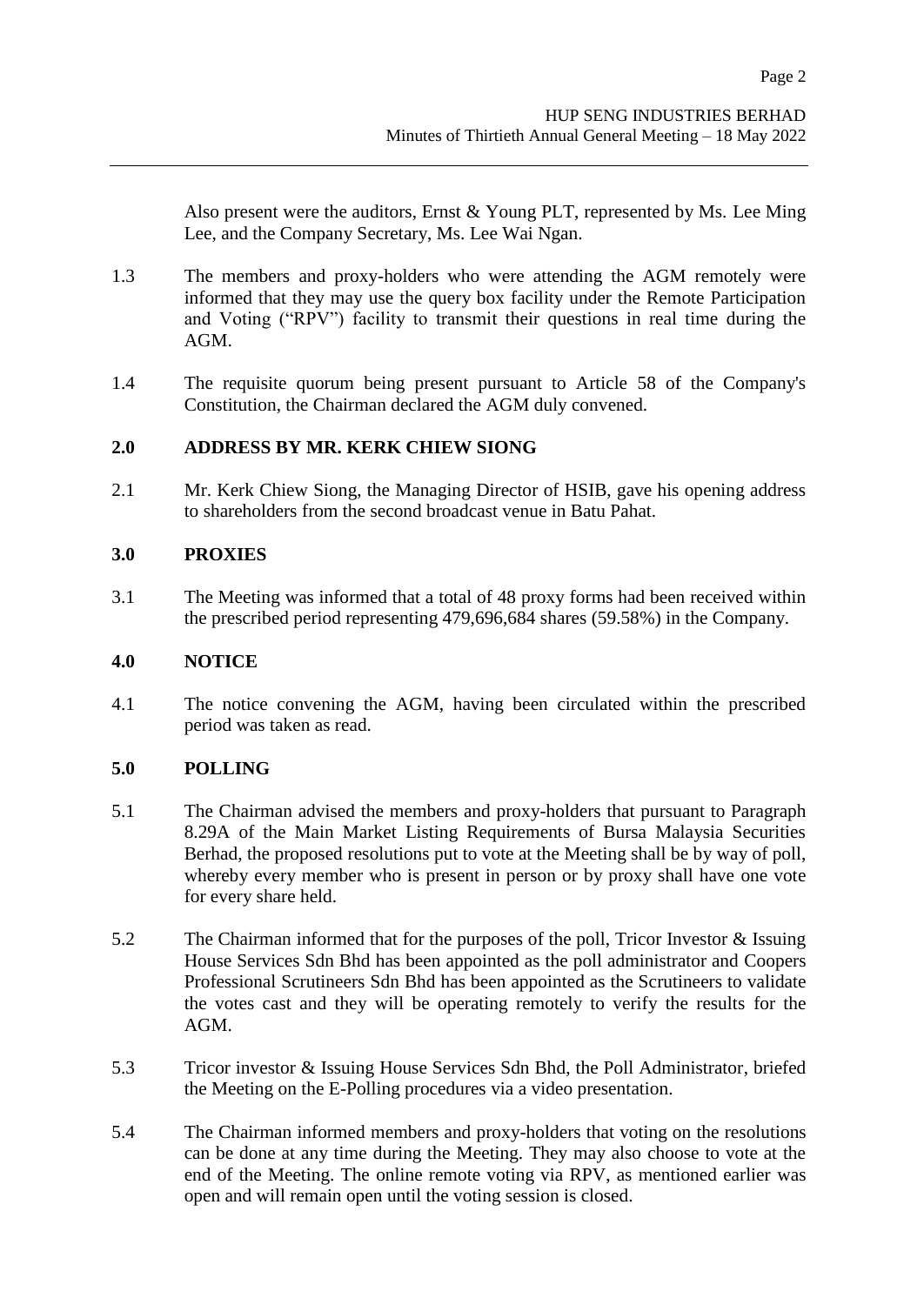## **6.0 AUDITED FINANCIAL STATEMENTS**

- 6.1 The audited financial statements of the Company for the financial year ended 31 December 2021 together with the reports of the Directors and Auditors thereon had been circulated to all members within the prescribed period.
- 6.2 Pursuant to Section 340(1)(a) of the Companies Act 2016, the Directors are required to lay before the shareholders the audited financial statements. The audited financial statements do not require a formal approval and hence, are not put forward for voting.

## **7.0 DIRECTORS' FEES AND BENEFITS (RESOLUTION 1)**

7.1 The Chairman informed the Meeting that the second item on the Agenda was to approve the payment of Directors' fees and benefits amounting to RM2,171,249 for the financial year ended 31 December 2021. It was noted that the interested Directors will abstain from voting on this resolution.

## **8.0 DIRECTORS' BENEFITS (RESOLUTION 2)**

8.1 The Chairman informed the Meeting that the third item on the Agenda was to approve the payment of Directors' benefits in accordance with Section 230(1) of the Companies Act 2016 up to an amount of RM59,000 from 19 May 2022 until the next AGM of the Company in 2023. It was noted that the interested Directors will abstain from voting on this resolution.

#### **9.0 RE-ELECTION OF DIRECTORS – ARTICLE 103 (RESOLUTIONS 3 – 4)**

9.1 In accordance with Article 103 of the Company's Constitution,

Dato' Keh (Kerk) Chu Koh; and Mr. Kerk Kar Han

shall retire by rotation from the Board at this Meeting and being eligible, have offered themselves for re-election to the Board.

### **10.0 RE-ELECTION OF DIRECTORS – ARTICLE 112 (RESOLUTIONS 5 – 7)**

10.1 In accordance with Article 112 of the Company's Constitution, the following Directors who were appointed subsequent to the last AGM, shall retire and being eligible, have offered themselves for re-election to the Board:

> Mr. Kuo Liong Yok; Ms. Ho Wei Lih; and Dr. Voon Yuen Hoong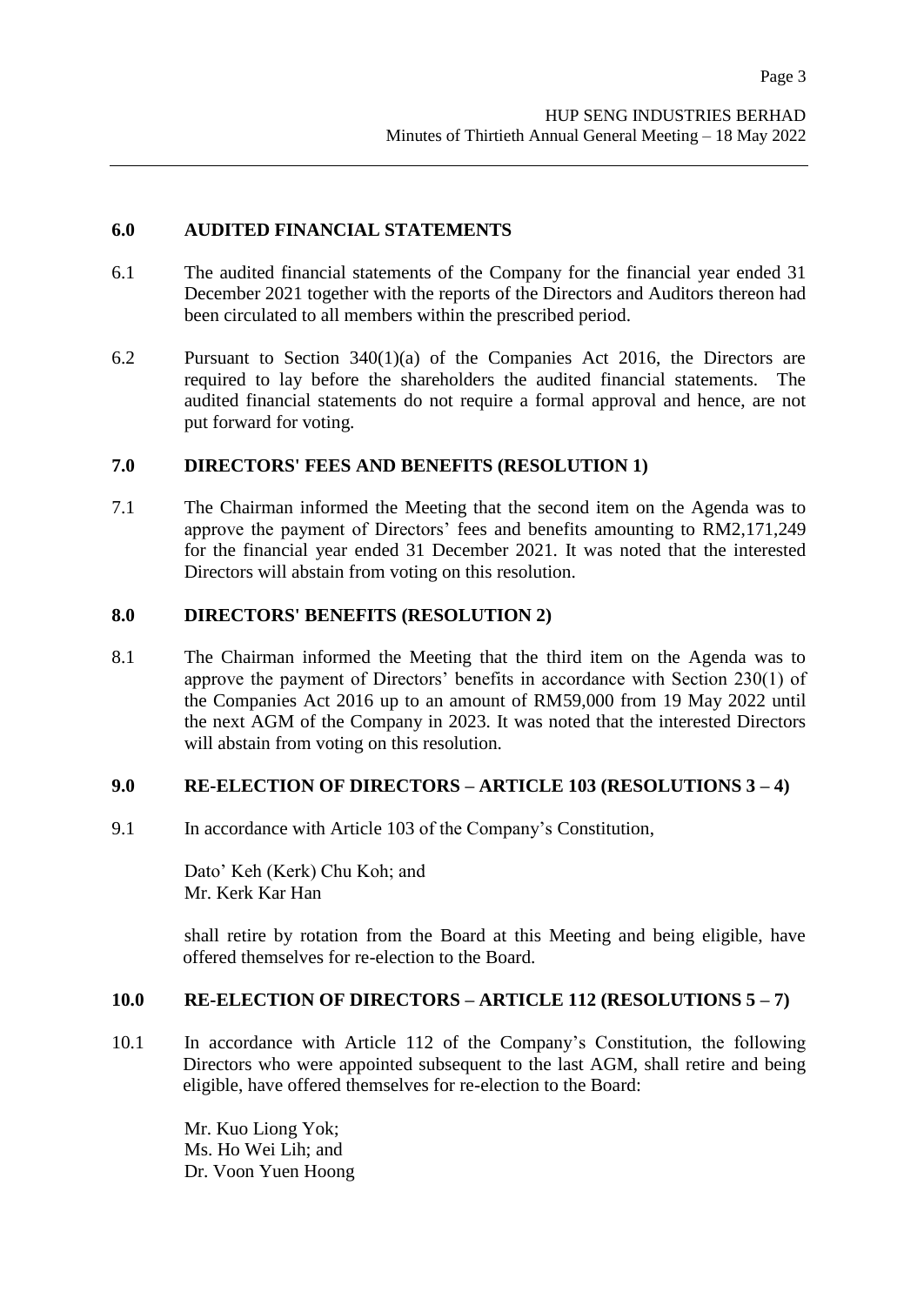## **11.0 RE-APPOINTMENT OF AUDITORS (RESOLUTION 8)**

11.1 The Chairman informed the Meeting that the next item on the Agenda was to reappoint Ernst & Young PLT as Auditors of the Company until the conclusion of the next AGM and to authorise the Directors to fix their remuneration. The Chairman added that Ernst & Young PLT had indicated their willingness to continue as Auditors of the Company.

#### **SPECIAL BUSINESS**

## **12.0 RETENTION OF INDEPENDENT NON-EXECUTIVE DIRECTORS**

- 12.1 The Chairman informed the Meeting that Resolution 9 was to consider the retention of Raja Khairul Anuar Bin Raja Mokhtar ("Raja Khairul") as an Independent Non-Executive Director of the Company.
- 12.2 In adopting the Malaysian Code on Corporate Governance 2021, the Board on the review and recommendation made by the Nominating Committee wish to table this ordinary resolution for members' approval in respect of the continuing in office of Raja Khairul Anuar Bin Raja Mokhtar as an independent non-executive director of the Company, who has served more than 9 years as an independent director of the Company. The approval of the shareholders will be sought through a two-tier voting process.

#### **13.0 OTHER BUSINESS**

13.1 The Company Secretary had confirmed that there were no other business to be transacted of which due notice has been given.

#### **14.0 SUMMARY OVERVIEW AND QUESTIONS FROM MEMBERS**

- 14.1 Having dealt with all items on the Agenda, the Chairman proceeded to provide a summary overview of HSIB to address questions from members. Questions submitted via the RPV query box during the Meeting will also be addressed after the summary overview.
- 14.2 Questions and concerns on the prolong Covid 19 pandemic and the impact caused and how has Hup Seng Industries Berhad addressed the issue

"The COVID-19 Emergency Response Protocol Committee (ERP), established by Hup Seng during FY2020 continued its efforts in addressing issues brought upon by the pandemic namely:

1. Mandating staff from our manufacturing division to undergo biweekly RTK Antigen tests approved by the MOH;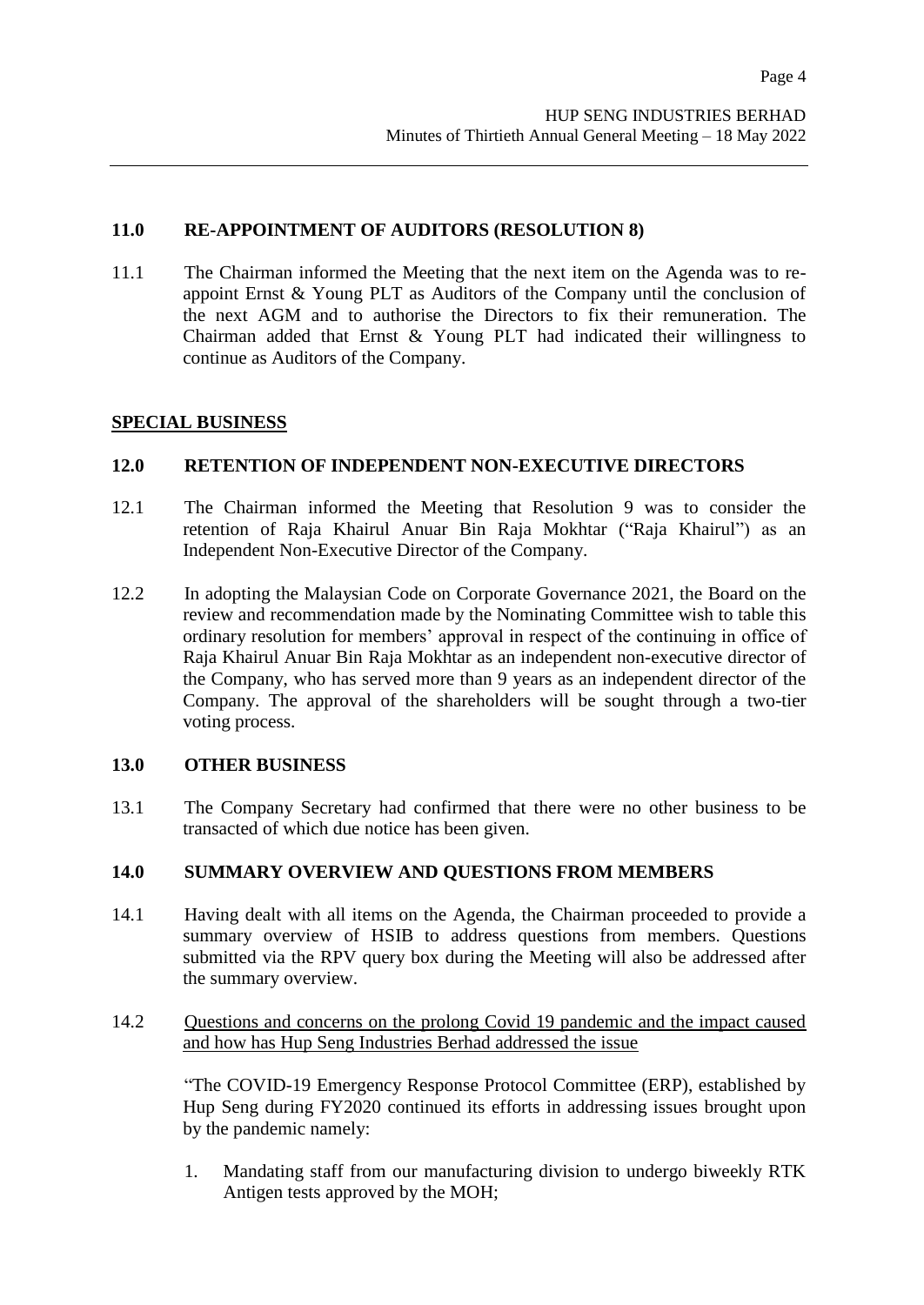- 2. Developed COVID-19 Employee Handbook for safety awareness and prompt identification and isolation of potentially infectious employees;
- 3. Monitored all employees' MySejahtera profiles and health status on a daily basis;
- 4. Ensured that only vaccinated visitors are allowed to enter the workplaces;
- 5. Provided foreign workers with COVID-19 vaccinations;
- 6. Implemented face recognition attendance system together with body temperature record; and
- 7. Provided face masks to all employees and face shields to the relevant personnel.

The Group has made considerable progress in supporting the vaccination of its employees. To date, more than 99% of our employees have been fully vaccinated, and among them, 96% have subsequently received booster shots.

Towards end of May 2021, the Group's operations were affected by orders to reduce operational capacity by 40% from the authorities. Due to positive COVID-19 cases, the biscuits operating facilities of the Group were also ordered to suspend operations temporarily for two weeks in September 2021.

Amid the COVID-19 Pandemic and distortion of supplies and demands of many commodity materials, raw material costs of the Group had increased and the cost of material consumption increased as a result of this. It will be challenging and the company will have to be cautious and stay vigilant.

Members were referred to the Sustainability Report 2021 page 17 and note 29 on page 115 and 116 of Annual Report."

# 14.3 Questions on Hup Seng Industries Berhad financial performance for year ended 31 December 2021

"Financial performance from 2016 to 2021, Hup Seng Group recorded a CAGR of 0.70% and negative 10.87% for Revenue and PBT respectively. PAT has also recorded a CAGR of negative 11.23%.

Net Profit before Tax Margin and Net Profit after Tax Margin for 2021 were 12.61% and 9.21% respectively.

The main contributor to the Group's Revenue has always been from the Domestic Sector, representing about 76.6% of the total revenue. For year 2021, sales from Domestic Market dropped 7.1% while Export Sales, representing about 23.4% of the total revenue, contracted by 17.1% from last year.

Although the demand for Hup Seng's biscuits was still intact, performance was affected due to constraint of 60% operational capacity since May 2021 and the temporary two (2) weeks suspension of operations for disinfection works in September 2021.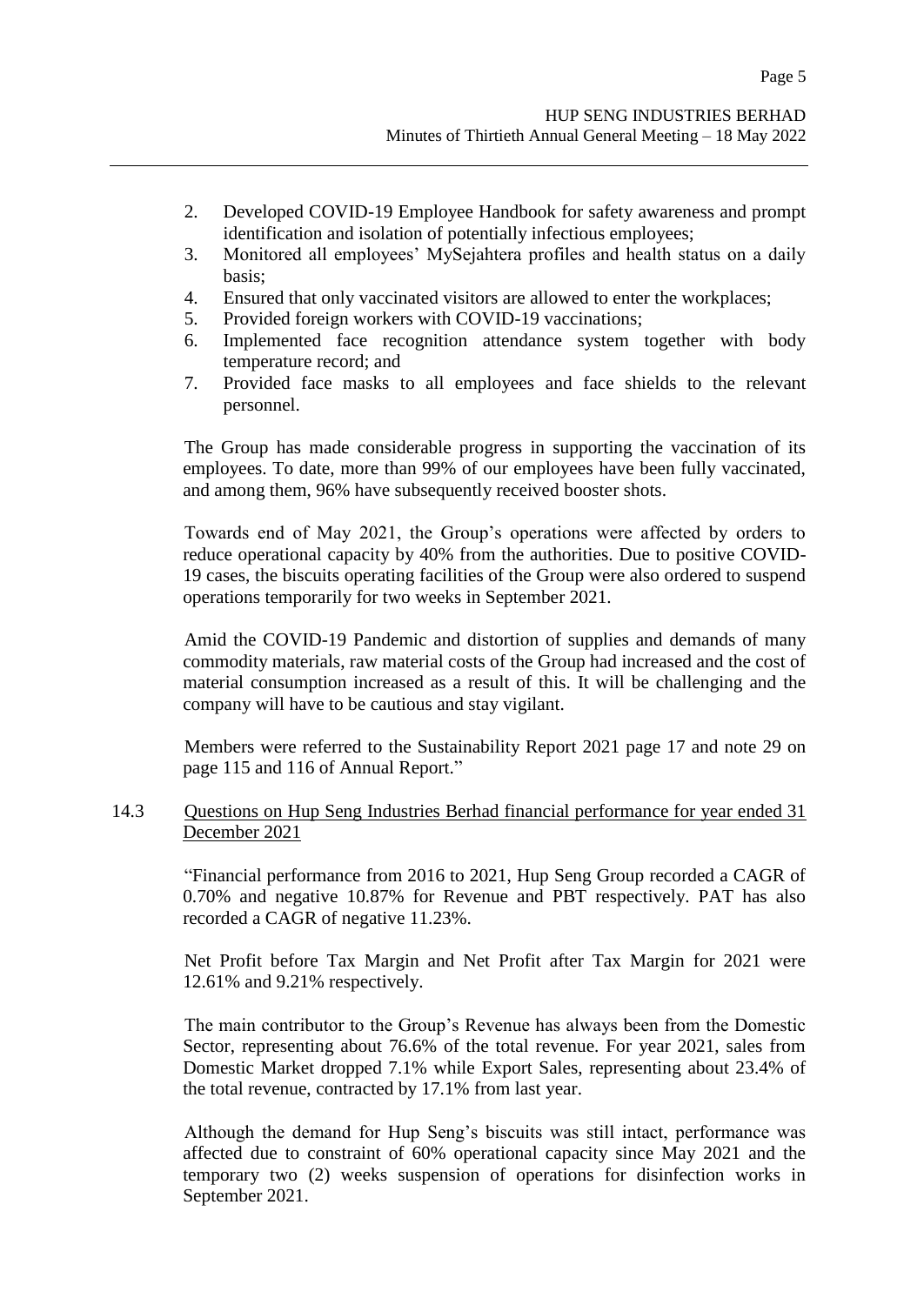Incidentally, affecting the growth of the Group's export sales is the global shortage of shipping containers, port congestion and escalation of freight cost. This issue surface in the later part of 2020 and the problem continue to exist until now.

The Group's export sales are mainly contracted on FOB basis. This indirectly affected the export sales as the customers were not willing to bear the high shipping charges.

Kindly refer to page 19 of the Annual Report.

Over the past 5 years price for palm oil has increased at a CAGR of 10.1% while wheat flour and milk powder increased at a CAGR of 4.2% and 9.5% respectively.

In Ringgit terms, yearly average prices of palm oil and wheat flour back in 2016 was at RM2,836 and RM1,469 per ton compared with the average prices at RM4,597 and RM1,803 per ton respectively in 2021, an increase of 62.1% and 22.7% respectively year on year.

As a result of this and after careful consideration, the Group has decided to increase selling prices of its confectionery products for both domestic and export markets in stages effective mid December 2021 in order to minimize the impact of the rising materials costs.

Please also refer to page 15, 16 and 17 of the Annual Report 2021 for further explanation.

On our beverage sector, In-Comix Food Industry Sdn Bhd,

Kindly refer also to Note 14 of the Annual Report (page 100), the carrying cost is RM23.97 million with impairment losses to date of RM16.13 million and also in Note 27 on Segmental Reporting (page 112 of the Annual Report) on the revenue contribution from the beverage division.

The intention of the investment into the beverage industry was to have a presence in this market segment and the management sees this as complementary to the biscuit segment.

The beverage segment contributes about 1.6% and 0.9% to the Group's Total Revenue and Segment Profit respectively.

From acquisition until now, contribution from this segment was not encouraging and expected return is taking a longer period, resulting in a Fair Value Impairment to the Group's Investment Cost.

The Group anticipates that 2022 may be a challenging year for the beverage sector and may be further constrained by due to the proposed sugar tax on pre-mixed preparation beverages, which is expected to impact the majority of our beverage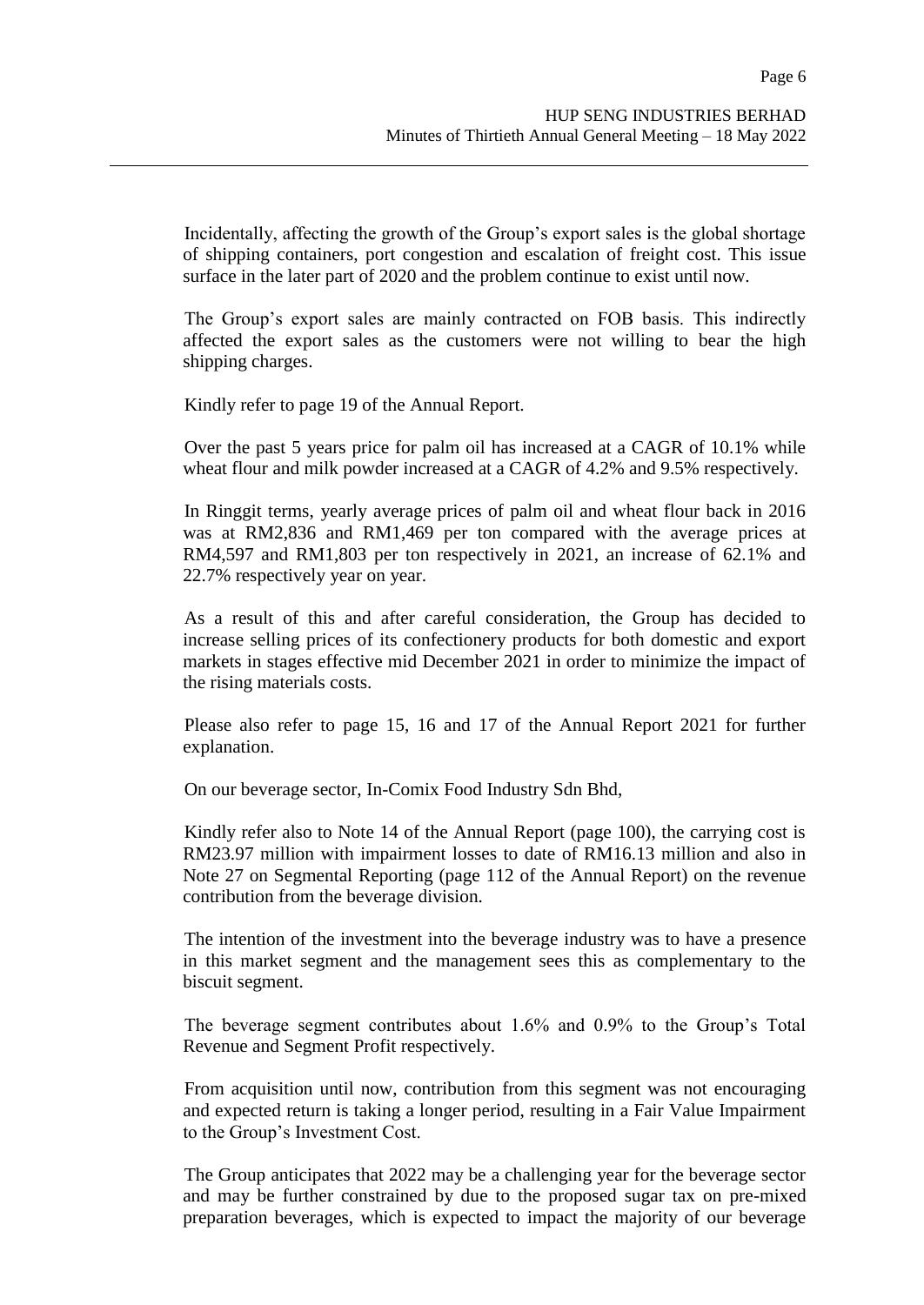Page 7

products. The management is still waiting for the Royal Malaysian Customs Department's implementation guidelines (which was earlier proposed to be effective 1 April 2022, but on 31 March 2022 announced that the implementation will be postponed to a later date) and currently, management is exploring the possibility of reformulating our beverage products to keep sugar levels below the threshold."

#### 14.4 Questions on Group's manufacturing and operations, production line, capital expenditure and innovation

"As mentioned in the Annual Report on page 16, the manufacturing facility is operating on 6 baking lines. Due to the operation constraints, overall production utilization rate was about 68% for 2021 where in normal operation environment the utilization rate can reach over 80%.

As always, the Group will consider only implement any expansion plan or increase its' production capacity after thorough study, taking into consideration the feasibility, market conditions, improvement in demand and production cost efficiency.

On the welfare of the Foreign Workers, following the Department of Labour Peninsular Malaysia (JTKSM)'s "Guidelines on the Minimum standards for foreign workers Accommodation", the Group had commissioned for the alteration and addition of existing office block of 1 parcel of the land and building into a 3 storey hostel to accommodate 150 foreign workers. The alteration work has since commenced on 14 April 2022 and expected to be completed in October 2022.

As mentioned in last year's AGM, the Group introduced its' products on the online marketing platform. During the year under review, the Group has set up two more online stores namely Lazada and PG Mall on 1 July 2021. For information, the Group set up the online platform in Shopee on 18 May 2020.

As a strategy to avoid direct competition with our retail customers, our online stores primarily attract customers by offering special bundles, giving them the option to purchase products from the comfort of their homes, and offering them an online shopping experience that keeps pace with the current market trends. Since then, our online sales are steadily increasing.

On the plans to introduce new products to the market.

The Group has been perpetually developing new products all the years and new products will only be launched upon markets acceptability after proper survey.

Question on news concerning cancer causing substance in biscuits by Hong Kong Consumer Council

However, during the year under review, there was a negative report concerning some of Hup Seng Biscuits.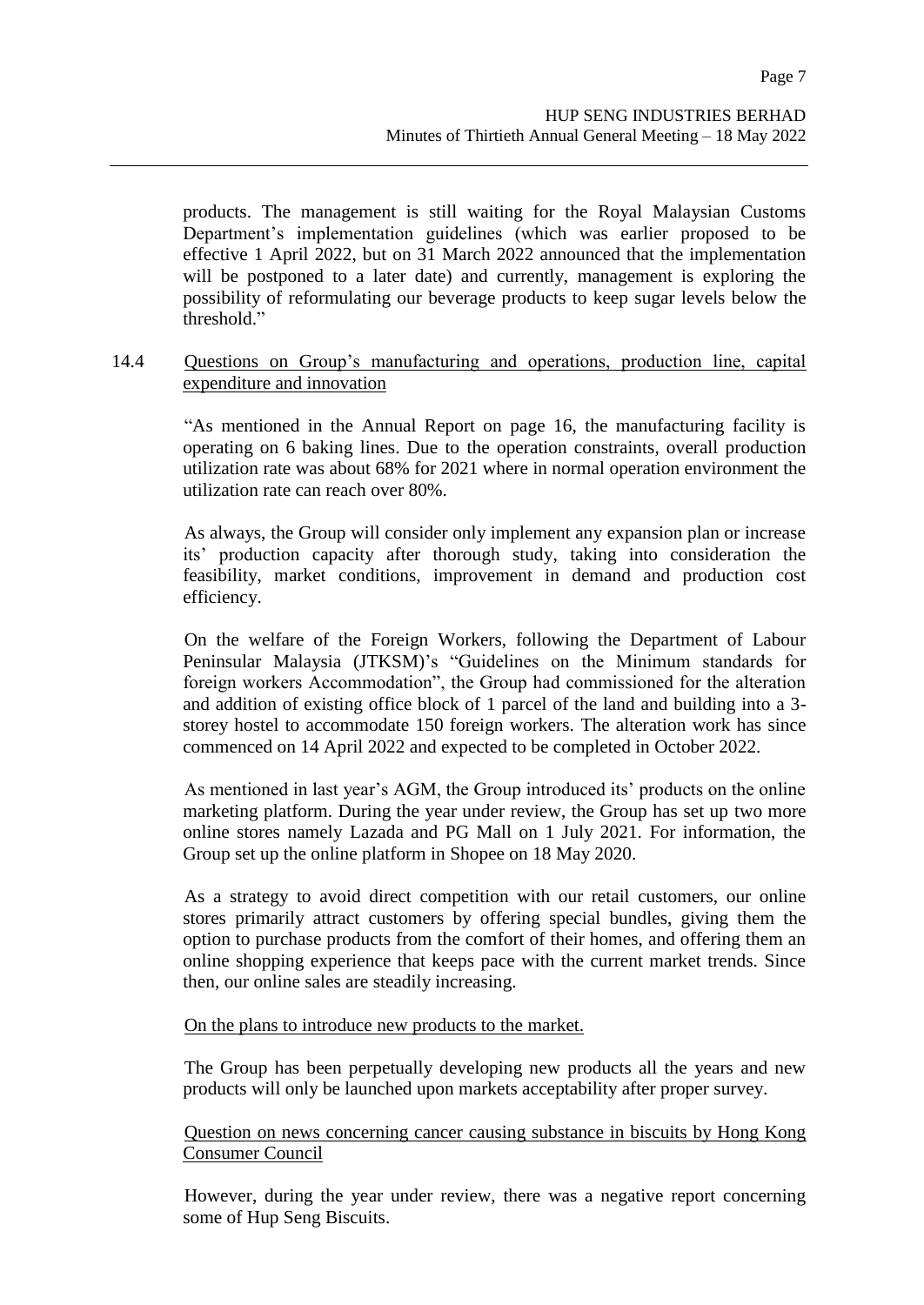It was reported in the news of cancer-causing substances allegedly detected on prepackaged biscuits and crackers tested by the Hong Kong Consumer Council, the Group re-affirmed that the special cream crackers manufactured by the company is fit for human consumption as production and marketing of the cream crackers were in compliance with local regulations, quality and food safety standards. During MOH investigation, the Group provided full cooperation and MOH were satisfied with all our supporting documents and reports provided.

Further, on Oct 27 2021, Director-General of Health Tan Sri Dr Noor Hisham Abdullah re-assured that the average level of acrylamide content in biscuits and crackers is below the benchmark set by European Commission Regulations."

### 14.5 Question on Hup Seng's future prospects and growth

"Although most countries have lifted Covid-19 restrictions and reopened their borders, many manufacturers were still struggling against supply chain delays and rising costs, this was further aggravated by the geopolitical uncertainty caused by the Russia-Ukraine conflict, putting further pressure on the already rising commodity prices. With the continuous escalation of the prices of materials and energy costs and the recent announcement by the Prime Minister, to increase minimum wage rate to RM1,500 per month from 1 May 2022, the operating environment is expected to be highly competitive and challenging. The Group will look into various alternatives to improve our production efficiency, reducing wastages to protect profit margins in the long run.

Although financial reserve is still at a healthy level with more than RM67 million in cash and bank account, the Group will continue to maintain and improve product quality, innovating products portfolio, reducing costs and broadening the distributor network to safeguard revenue and address the needs of consumers.

#### Question on the 5 year Plan for Overseas/Export Market.

While demand from the domestic market is stable and encouraging, highlighted in page 19 of the Annual Report, the export market is still dominated by Asia, namely Myanmar, Thailand, Singapore, Indonesia and Saudi Arabia. In absolute terms, Export Sales has contributed about RM69 million to the Total Revenue for 2021.

Our continuous effort to expand the export sales for the year under review has been hindered by factors beyond our control. Such are the difficulties compounded by the Pandemic, ongoing ambiguity regarding import requirements and disruption of supply chain. However, the Group understand these concerns and have continued to seek opportunities to expand our overseas markets in order to achieve a more robust growth."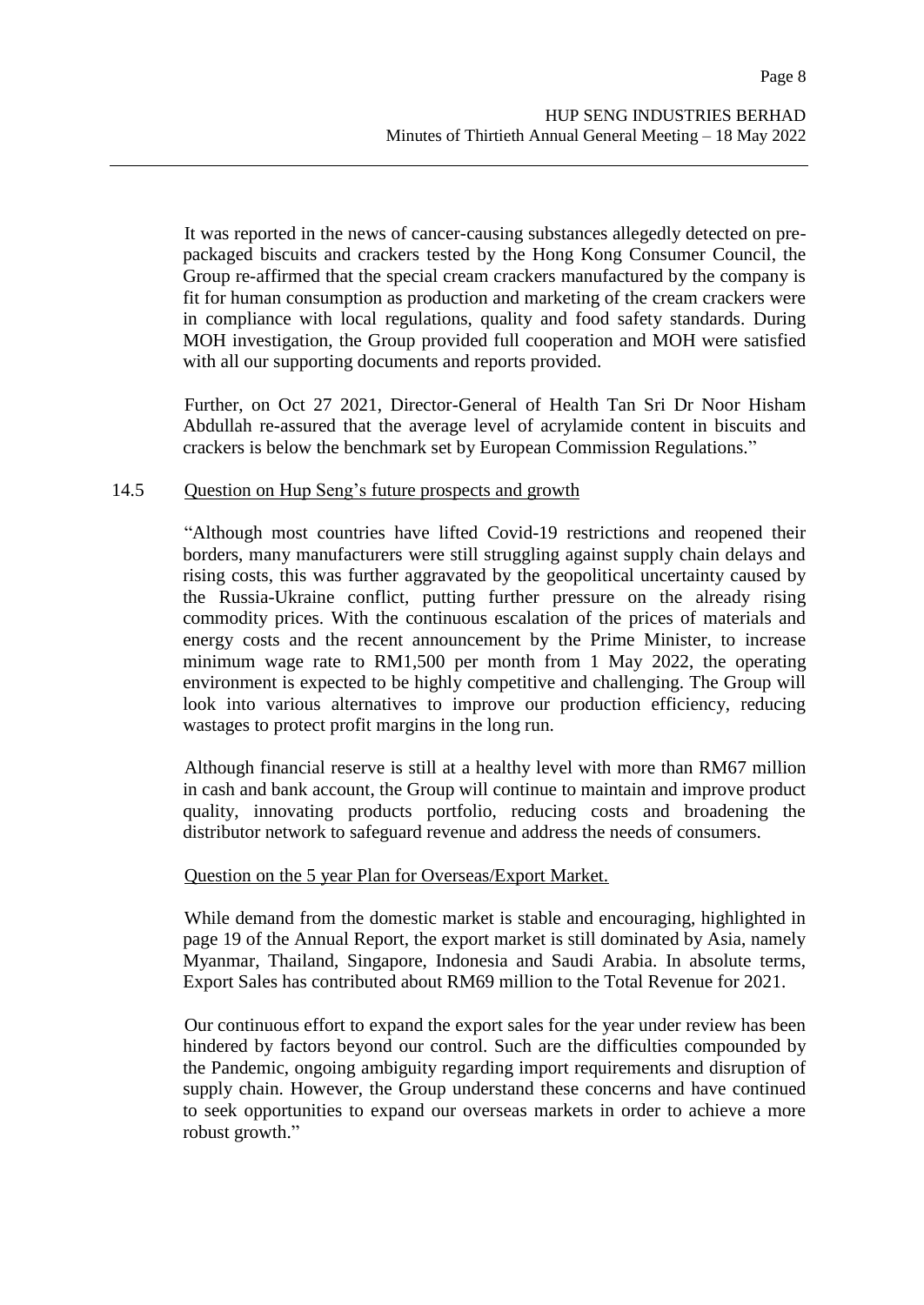#### 14.6 Questions on dividends and other matters

"Hup Seng shares have always been a dividend stock. The company has a dividend policy of paying out at least 60% of the profits generated from the financial year.

During 2021, the company paid a dividend of 2.5 sen per share, representing a dividend payout ratio of 73.4%. We will continue to improve the dividend payout. We may, however, conserve some cash flows to be used for production facilities modernization in order to improve quality, cost efficiency and production process.

#### Questions on e-vouchers and door gifts

On the request for e-vouchers, Hup Seng Industries Berhad would like to apologize to shareholders as giving e-vouchers is not in the Group's policy.

#### 14.7 Appointment of new Managing Director

"Due to the passing of the former Managing Director, the late Mr. Kuo Choo Song, who served Hup Seng for over six decades, Mr. Kerk Chiew Siong has been appointed as the new Managing Director of Hup Seng, effective 1 January 2022 according to the Group's succession plan. His career with Hup Seng began in 1981, and he has been a member of the Board of Directors since 1991. Before taking on his current role, he held various positions, including Non-Executive Director, Executive Director and Non-Executive Vice Chairman.

He has more than 40 years of experience in business leadership, strategic planning, food safety management, business development, talent acquisition as well as product and packaging design. The Board of Directors believes that, based on his diverse and comprehensive experience, he can help lead the Group to a new level of success."

#### 14.8 Resignation and Appointment of new Independent Directors

"Our long-serving independent directors, Puan Norita Binti Jaafar and Puan Mazrina Binti Arifin, have resigned from the Board with effect from 31 March 2022, in order to adhere to the 12-year tenure limit for independent directors introduced by the Bursa Malaysia. The Board would like to express our appreciation to Puan Norita Binti Jaafar and Puan Mazrina Binti Arifin for their valuable contribution to the Group during their tenure.

At the same time, the Board would like to welcome the newly-appointed independent directors, Dr. Voon Yuen Hoong and Ms. Ho Wei Lih.

The members were referred to the Directors' profiles in page 12 of the Annual Report 2021.

The Board believes their joining will result in a more diversified board since we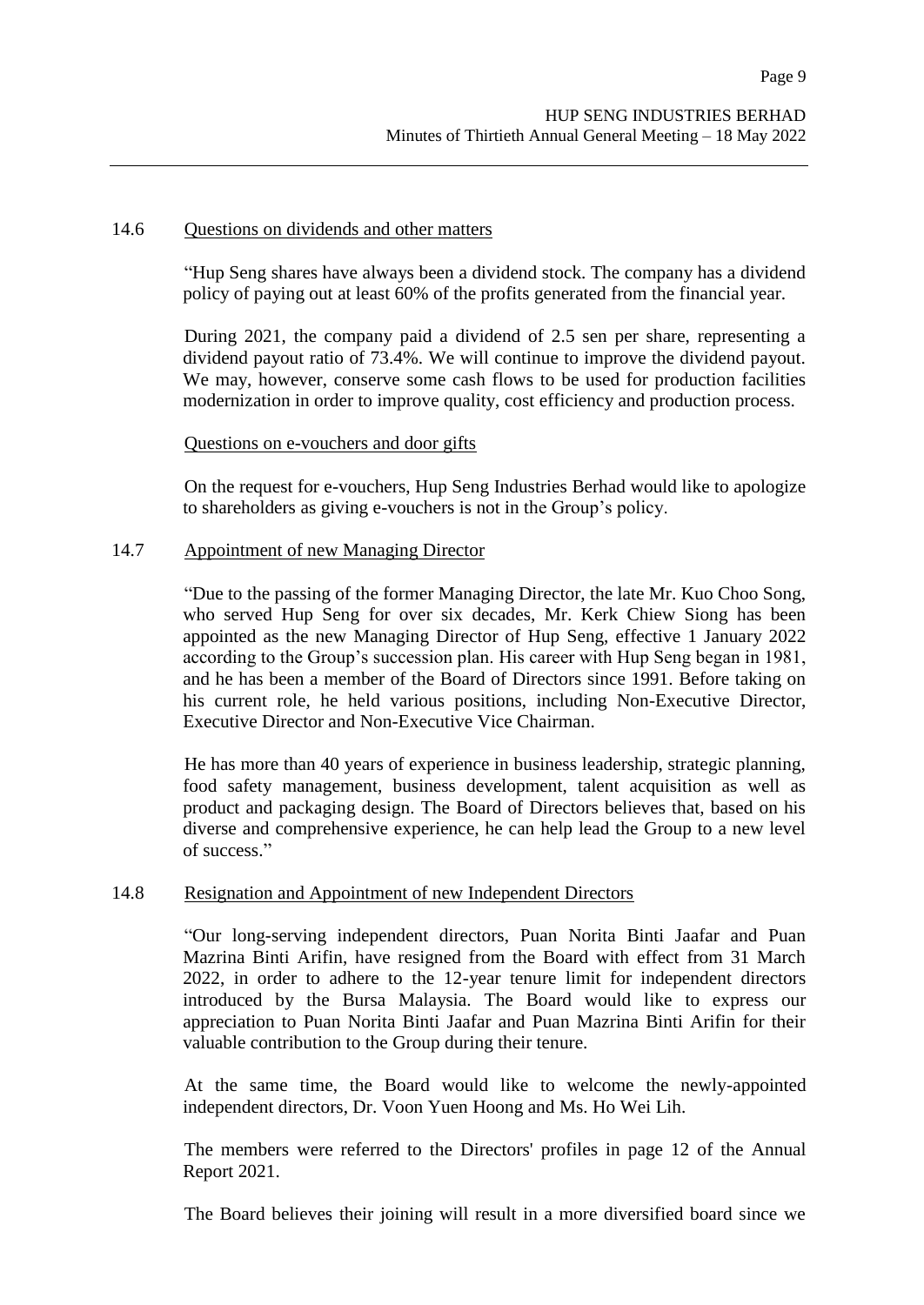have members with backgrounds in business, accounting, tax, and law. Further, when it comes to decision-making, the Board will be able to have a more holistic view from a financial and operational perspective."

- 14.9 The Chairman then proceeded to answer questions which were posted by members via the RPV query box.
- (i) Question from LOO YEO MING: What is your policy on succession planning for retiring directors?

Answer: Upon the passing of the late Mr. Kuo Choo Song, our former managing director, Mr Kerk Chiew Siong has succeeded in his place as Group Managing Director according to the Group's succession plan. This is a good example that we have the succession plan policy in place. Two independent directors retired from the Board during the year and the Nominating Committee reviewed candidates and made recommendations to the Board for the appointment of new independent directors.

(ii) Question from KHOR INN CHU: Hup Seng have any future plan to increase company revenue & profit?

> Answer: The Company had faced a difficult financial year with its capacity reduced to 60% for about half a year and a 2 weeks' suspension of operations in September 2021. These issues had affected the revenue of the Group. There were also external issues like increase in raw material costs. Revenue had dropped but the Company has plans for immediate action. The Group will first prioritise the rising cost of raw materials and meeting demand of the domestic market. After capacity has normalized, the Group will move on to meet and fulfil the demand from the overseas market. In the sustainability report, energy saving consumption shows good data. Moving forward, HSIB will concentrate on immediate strategy to address external factors and increasing costs.

(iii) Question from LIM CHIN SIANG: May I know will the dividend go back to 0.06 sen per year?

Answer: This has been answered under the summary review.

(iv) Question from TEH PENG TIN:

How much does the company spend on this virtual AGM ? Would the BOD kindly consider giving shareholder with door gift like the famous 'ping pong' biscuit as a token of appreciation for attending today's RPV, especially times are bad nowadays. Please reconsider the request. Thank you. When the company going to reward shareholder with bonus issue. Please reply.

Answer: The expenses for the virtual meeting is about RM50,000. As for door gift, the Company does not practice this policy. In regards to bonus issue, the Company will make an immediate announcement to Bursa Malaysia should any decision be made to reward shareholders with a bonus issue.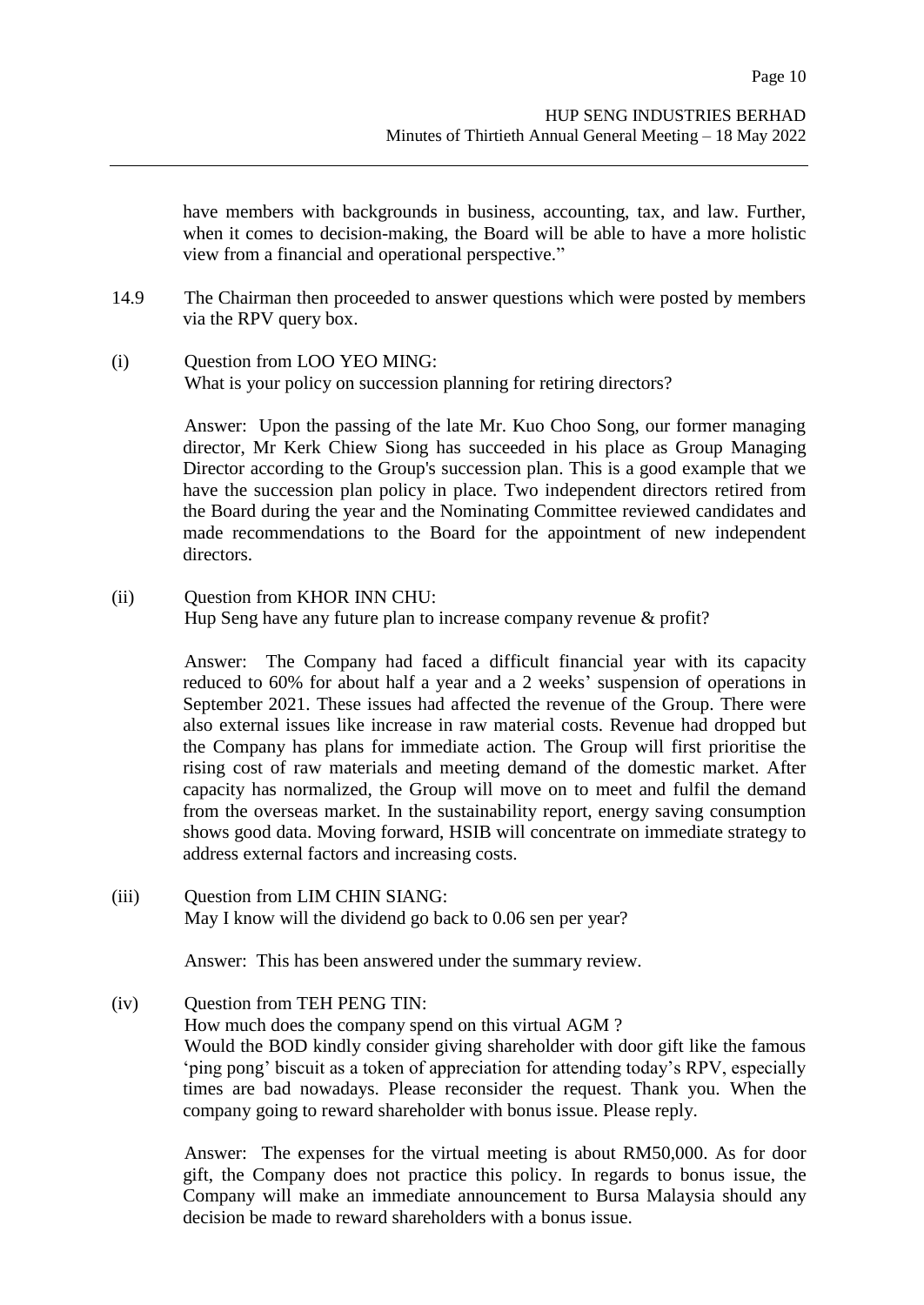## (v) Question from TAN FWEE SAN:

My family has been a Hup Seng crackers lover for three generations. It's proud to see a great business growing from a small place in Batu Pahat into a listed company. The hikes of inflation, the depreciation of currency, the raising price of flour and palm oil makes the food production business especially cream cracker becoming more challenging. Instead of rising the price and resize the packaging, what's the management going to do to face this challenges? Thank you.

Answer: After many years, the management had decided to raise the price after a thorough study and consideration and how it may impact the consumer. We are sensitive to the consumers and the price increase is rolled out on staggered basis. The resizing of packaging is to meet the demands from the RM2 chain stores. As for production facilities, the Group will modernize our production facilities for the purpose of achieving higher production efficiency and reducing wastages. At the same time, we will also improve our product quality, innovate our existing products and broaden the distribution networks.

## (vi) Question from LOW LIK CHIN:

Do the company have adequate workforce or food scientist talents to address the rising concerns about healthy food trend? (I remind you a report from Hong Kong consumer in late 2021 about soda crackers containing low amount of carcinogen.) If yes, can you brief about the team set up? If no, would you consider investing in this respect? Thank you.

Answer: We have a solid and competent team on new product development which consist of various departments, being led by a professional member of Malaysian Institute of Food Technology (MIFT) (also a degree holder in food science with more than 30 years of experience in food science/technology). We will look into the market trend continuously on healthy and nutritious ingredients to cater for health-conscious consumers.

#### (vii) Question from LIM BEE YOKE:

1. Can you give us an update about the incident which reported about unsafe ingredients used in Hup Seng product?

2. In view of rising price for your raw material such as palm oil, flour and others, what are the measurements and actions put in place to fight against and protect revenue?

#### Answer:

1) This had already been elaborated in detail. The Group will strive to continue to ensure that food quality is upheld.

2) The Company knows that we are faced with rising price of raw materials and these are external factors. The futures palm oil price is trending lower than today and the management is of the opinion that it is moving on a down trend. In Sustainability, the Group will improve efficiency and improve on the level of wastage, conserve energy, recycle packaging materials and reduce energy consumption.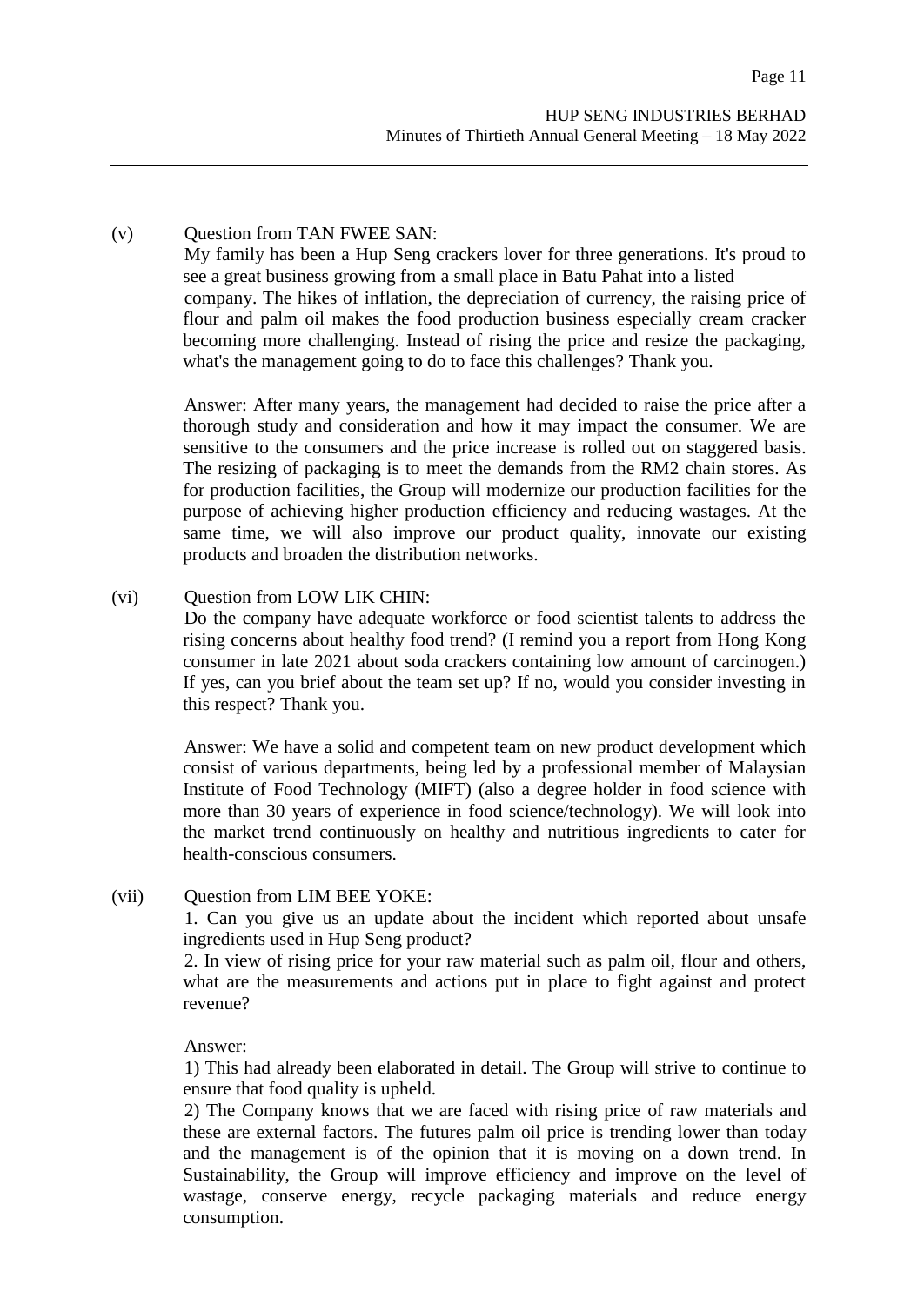## (viii) Question from MOEY GIAN FUNG:

Will Hup Seng increase selling price for all products like ping pong crackers and other?

Answer: The management will monitor, review and see how the increase in December 2021 will impact sales. The price increase adopted was quite low and the Company is aware of the burden faced by consumers.

#### (ix) Question from YAP YIK YONG:

Hi, there is a general comments that the biscuits from Hup Seng are more oily and less healthy compared to other brands, such as Jacobs. Would the Board consider coming out new products with less oily and healthy?

Answer: The nature and recipe of our biscuits has been around for more than 60 years, and is of healthy level. There is a coat of palm oil on top to give it a better taste and aesthetic look. The Company will leave it to the consumers to judge on the biscuits.

### (x) Question from YAP YIK YONG:

Refer to the last resolution, for independence purpose (both actual and perceived), it is better to limit the tenure of the independent directors. What's the Board's view on this matter?

Answer: As can be seen from the resignations of Puan Mazrina and Puan Norita, the Group has adopted the new guidelines and will follow the recommendations and will limit tenure of all independent directors to a maximum of 12 years.

#### (xi) Question from TAN CHUN MING:

What is the forecast on the estimated percentage increase on the costs and expenses due to the RM1.5k minimum wage, increase on foreign workers costs and cukai makmur?

Answer: The impact of the minimum wage is approximately RM1 million per annum. HSIB is not affected by the Cukai Makmur.

#### (xii) Ouestion from LEONG KIM MING:

You said production is in full capacity since December 2021, is it safe to say we would expect improved top and bottom lines in the soon to be released first quarter 2022 results?

Answer: We will announce the results after the Board meeting of the Company tomorrow.